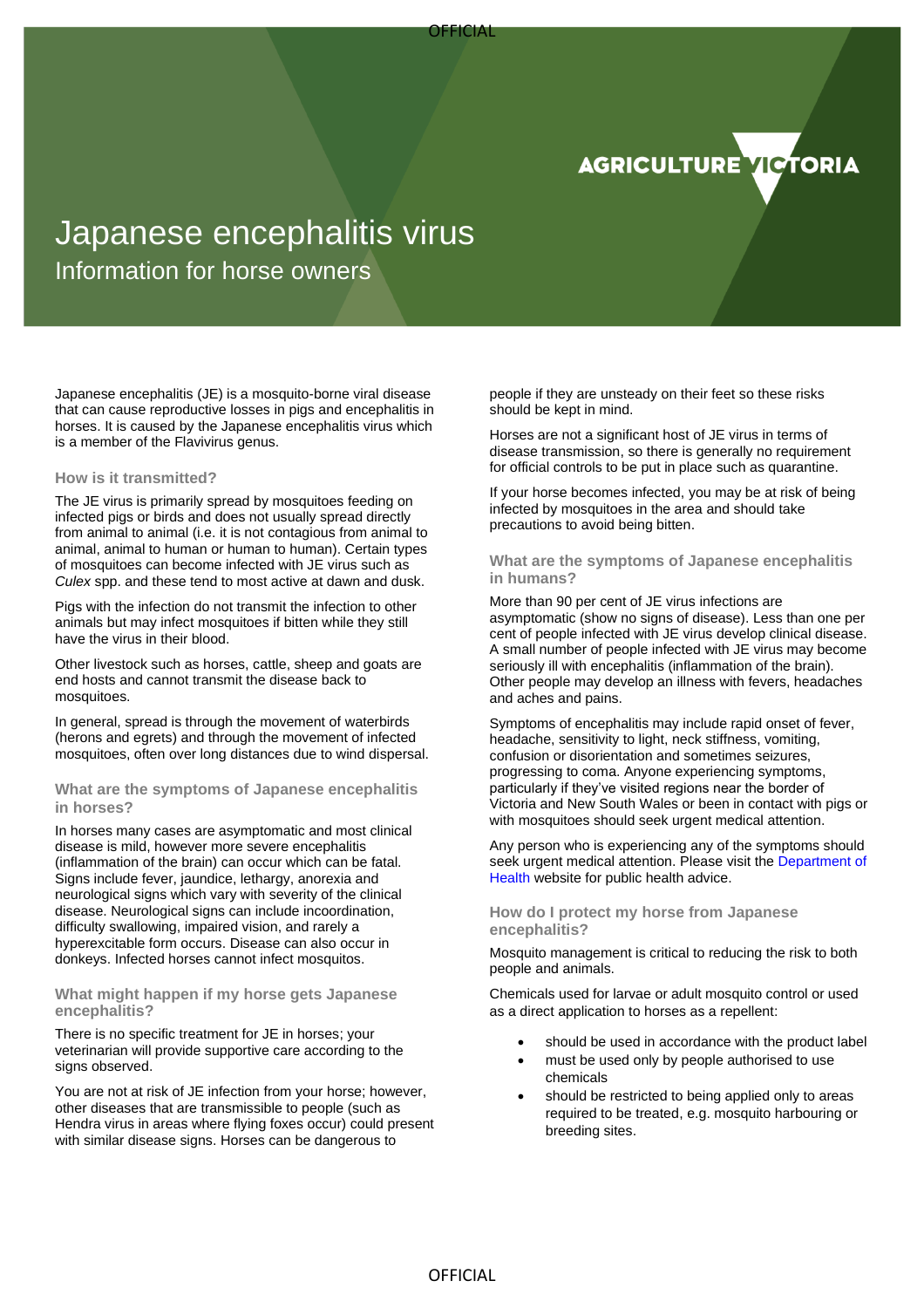Chemical users must also keep records of their chemical use in accordance with Victorian law.

Horse owners should seek the advice of a veterinarian before applying chemicals to horses and must not apply chemicals in an off-label manner (i.e. a manner that is not consistent with the label instructions) to horses without the authorisation of a veterinarian.

Some repellents registered for use on horses do not allow treated horses to ever be used for human consumption. These products must be avoided if there is any likelihood of this occurring at some time in the future.

If available, stable horses between dusk and dawn. If stabling, consider using the following measures:

- install appropriate physical barriers at entry and exit points (e.g. a double door entry-exit system)
- turn off lights inside stables during the night
- use fluorescent lights in stables that do not attract mosquitoes
- place incandescent bulbs around the stable perimeter to attract mosquitoes away from horses
- screen building openings (e.g. windows) with shade cloth mesh that has been treated with an insecticide registered for the treatment of netting/mesh.

In addition to stabling horses overnight there are other ways to prevent mosquito bites including:

- topical treatment using repellents registered for direct application to horses
	- o NOTE: certain repellents cannot be used on horses that may be slaughtered for human consumption at any later date
- physical barriers rugging and hooding horses in lightweight permethrin treated material (if climatically appropriate); Horse owners can treat their own horse rugs using agricultural chemicals registered for the treatment of horse rugs
- spraying of stable walls with insecticides registered for use as a structural treatment around agricultural buildings; In order to prevent possible adverse reactions DO NOT apply to areas where horses may come into direct contact with the sprayed area
- where possible, eliminate all potential mosquito breeding sites on the premises, including dripping or leaking taps and water troughs, or if not possible to eliminate, treat potential breeding sites with a chemical registered for the control of mosquito larvae.

Further information on mosquito control in horses is available at [agriculture.vic.gov.au/JE.](https://agriculture.vic.gov.au/biosecurity/animal-diseases/general-livestock-diseases/japanese-encephalitis/japanese-encephalitis-in-horses)

**What happens if I suspect my horse has Japanese encephalitis?**

If you suspect Japanese encephalitis in any animal, phone the all-hours **Emergency Animal Disease Watch Hotline [1800 675 888.](tel:1800675888)**

**How do I protect myself from Japanese encephalitis?**

There are two ways to protect yourself and your family: avoiding mosquito bites and vaccination.

Steps to protect yourself and your family against mosquitoborne diseases include:

- wearing long, loose fitting clothes outdoors.
- using mosquito repellents containing picaridin or DEET on all exposed skin.
- limiting outdoor activity if lots of mosquitoes are about.
- using 'knockdown' fly sprays and plug-in repellent devices indoors.
- using mosquito coils in small outdoor areas where you gather to sit or eat.
- making sure your accommodation is mosquito-proof.
- sleeping under mosquito nets treated with insecticides if you don't have flywire screens on windows on your home or are sleeping in an untreated tent or out in the open.
- making sure there is no stagnant water around your home.
- remember, dusk and dawn is when most mosquitoes are more active but some will also bite during the day.

#### Further information can be found at [Beat the Bite.](https://www.betterhealth.vic.gov.au/campaigns/beat-bite)

**What should I do if I suspect I have Japanese encephalitis?**

Any person who is experiencing any of the symptoms should seek urgent medical attention. Please visit the Department of [Health](https://www.health.vic.gov.au/infectious-diseases/information-for-the-public-japanese-encephalitis-in-victoria) website for public health advice.

#### **Is there a vaccine available for animals?**

Vaccines for horses and pigs are used in some countries where the disease is endemic. No vaccines for animals are currently registered for general use in Australia. Expanded availability of animal vaccines is under consideration by the Australian Government Department of Agriculture, Water and Environment.

#### **Will horse movements be impacted?**

Movement controls are only needed for animals that contribute to disease transmission (primarily pigs).

Horses are not a significant host in terms of disease transmission, so there is generally no requirement for official controls on horses to be put in place such as quarantine and movement controls. People movements are not affected.